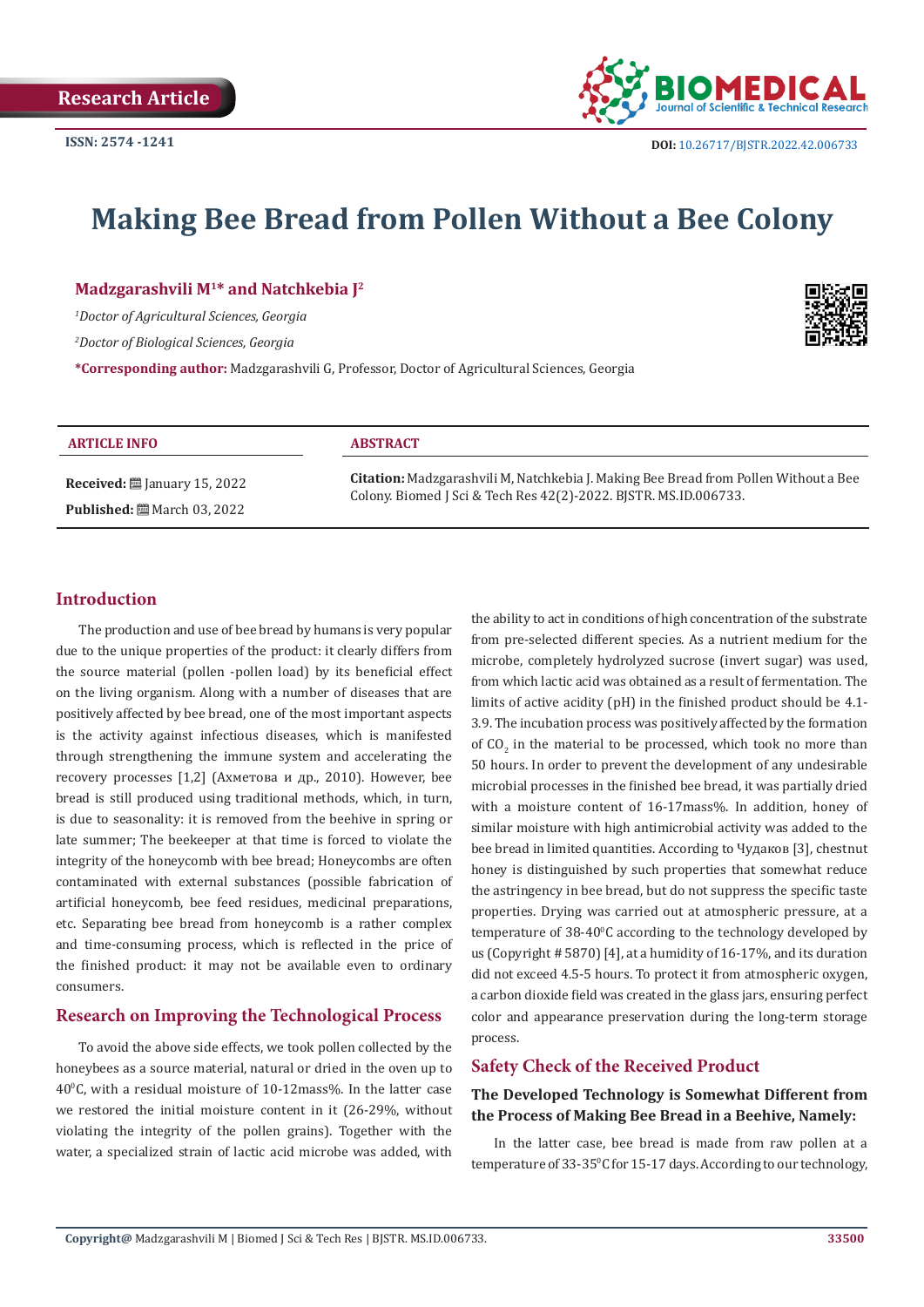bee bread is made mainly on the basis of dried pollen, with its initial moisture recovery up to 26.4-28.8%, with the addition of specialized lactic acid microbes and invert syrup. The total duration of the process is 50-60 hours, depending on the activity of the microbial culture. In both cases, due to the anaerobic conditions created and the high content of protein, undesirable microflora may develop in the product. Such cases are mentioned in the process of making natural bee bread (Ms. N. Chakvetadze, personal message). Because of these considerations, it was considered appropriate to determine the possible reproduction of various species of microorganisms in the finished product, including transportation, reproduction of botulism-causing spores in vegetative form and the possibility of accumulation of toxins. The work was carried out at the National Center for Disease Control and Public Health (m-r R. Lugar's laboratory). At the initial stage of the work, the safety of the bee bread samples prepared by us as a food supplement was tested in white mice administered orally. It was found that the product had no negative effect on the experimental animals. At the next stage, the components of the finished product were infected with botulism

spores, the samples were placed in the incubator for  $10$  days at  $37^{\circ}$ C and then given to the experimental group white mice. The control group received the usual portions. During the experiment, no cases of poisoning or killing of experimental animals were reported. So, there is no possibility of reproduction of botulism-inducing spores in the bee bread made according to the developed technology. Another experiment was conducted at the Biorational Technologies Research Center of Georgia to determine the effectiveness of the action of *Esherichia coli* and *Staphylococcus aureus* microbes in the nutrient medium by adding both pure bee bread and honey added product. Meat-peptone agar was used as a nutrient medium. The incubation period mode included the reproduction of these microbes over a 24-hour period. The results of these observations are presented in the form of photos below (Figure 1). When pure bee bread and mixture of bee bread and honey are exposed to both microbes, their growth inhibition zones are clearly defined: for *Esherichia coli* -33 mm and for Staphylococcus aureus -31 mm, which confirms the preservation of antimicrobial activity of this product in the processing of pollen [5].



**Figure 1:** The zones of growth inhibition of *Esherichia coli* and *Staphylococcus aureus* by bee bread preparations.

# **Results of Biochemical Studies of Bee Bread**

The researchers conducted a biochemical characterization of the resulting product: oxidation rate, hydrogen ion concentration. The content of β-carotene and flavonoids was determined in the examination laboratory of "Global-Test" LLC. The results are given below. Oxidation was determined in accordance with GOST 31 776-2012, which limits it to 23 seconds (not more) and is based on the bleaching of  $0, 1 \text{ mol}$  /  $\text{cm}^3$  permanganic acid potassium. The oxidation time for bee bread samples made in different periods

ranged from 12 to 18 seconds, which met the requirements of GOST. As for hydrogen ion concentration, according to the same GOST, the indicator should be at least 3, although, according to the norms of animal feed (silage), the most acceptable was 3.8-4.2. If the pH was less than 3.6, it meant that the food was too acidic and needed to be acidified. Such a low rate (high acidity) of bee bread should probably be due to the excess honey content in the starting material. Regarding this indicator (4,1-3,8), we recommended that the bee bread be preserved and normalized by optimizing the addition of monosaccharides and lactic acid bacteria (Table 1).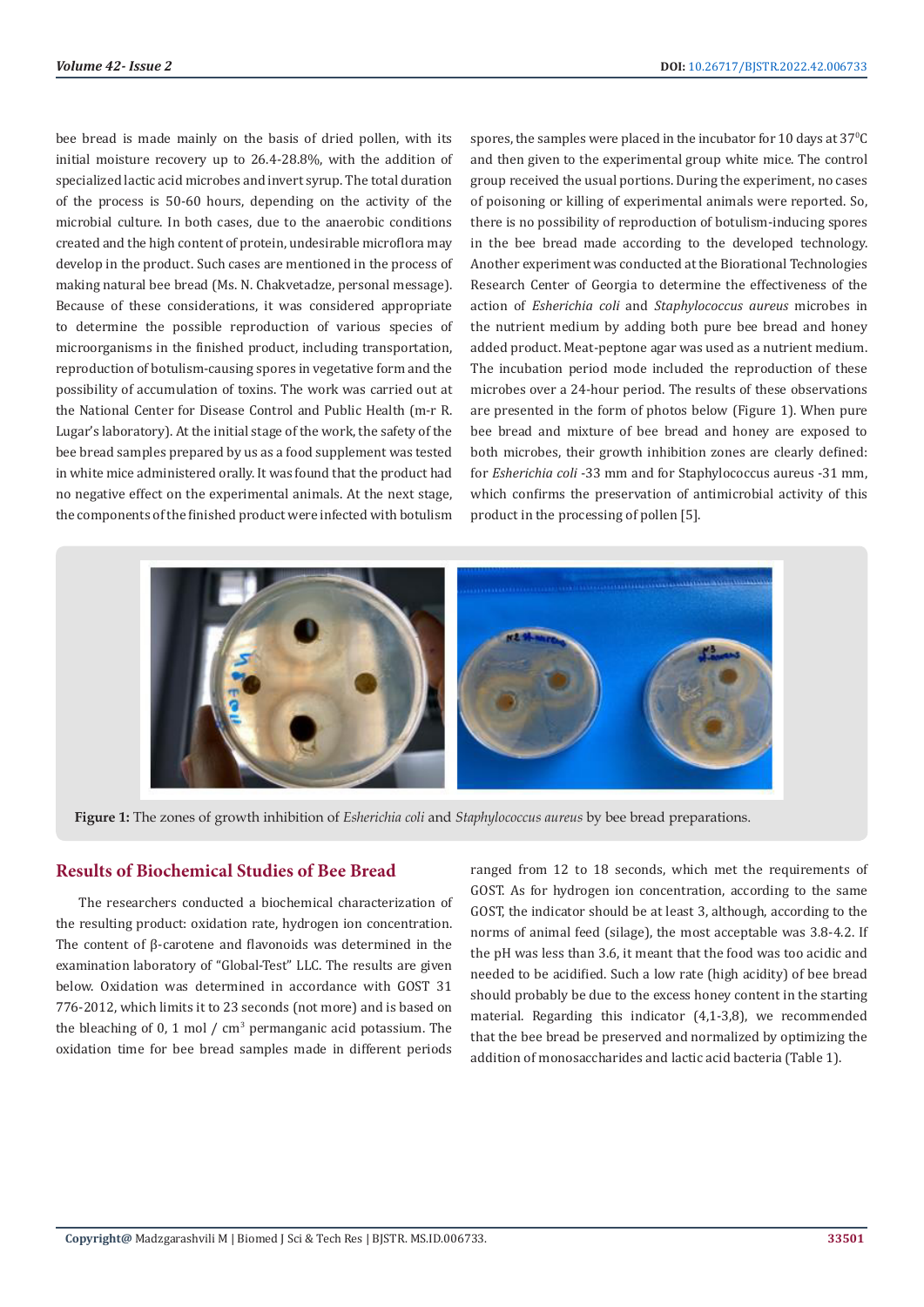| Sample # | Sample title and its components   | <b>Research method</b> | $\beta$ - carotene content (mg / kg) | <b>Flavonoids,%</b> |
|----------|-----------------------------------|------------------------|--------------------------------------|---------------------|
|          | Pollen                            | IJSP <sub>197</sub>    | 36,9                                 | 0,67                |
|          | Bee bread100%)                    | IJSP <sub>197</sub>    | 48.9                                 | 0.54                |
|          | Bee bread+ chestnut honey (85:15) | IJSP <sub>197</sub>    | 49,2                                 | 0,55                |

**Table 1:** Content of β-carotene and flavonoids in pollen and bee bread samples.

According to the analysts, the lower content of β-carotene in the initial product (pollen) is due to the insufficient ability to extract the solvent used (Karez I and II). As for the bee bread samples, the amount of β-carotene and flavonoids in them is almost equal. A noticeably higher number of flavonoids in the source product requires to be specified for a wider range of materials. According to the preliminary results of the biochemical study, no deterioration of the indicators was observed during the processing of the bee bread material. According to the results of microbiological

research, the product retains its biological activity, evidenced by the morphological indicators of pollen and bee bread (see photos) (Figure 2). Depending on the color of the samples, it can be assumed that it does not change much during the processing. Its change is observed only if the components of bee bread (honey and bee bread) have dramatically different colors, although this does not indicate a deterioration in the quality of the product already obtained.





# **The Main Technological Equipment Required for the Production of Bee Bread Includes**

Biological thermostat, drying oven with enhanced internal aeration, vacuum chamber, pressure cylinder with reducer. The non-standard device is equipped with a mixer of bee bread and honey, maintaining the grain structure of the bee bread, which is one of the elements of providing the purity of the product. Due to the lack of such a machine, the work is still done manually, although this operation does not have a significant impact on the cost of the product [6].

# **Technical and Economic Evaluation of Bee Bread Production**

The following technological innovations are included in the production of this product:

**1.** Overall simplification of the process: Instead of removing from the honeycomb, well-developed technology for collecting pollen in beekeeping with subsequent processing in a laboratory or enterprise.

- **a)** Biotechnological method of processing pollen with a total duration of 55-60 hours, instead of 2.5 weeks (traditional method).
- **b)** Simplicity and cheapness of the technological device.
- **2.** The economic effect of a product is determined by several parameters:
- **a)** To determine the cost price, we can use the scheme: the market price of raw materials + 30% of its amount in the form of production costs.
- **b)** Market price includes % of profit, which can be defined as: cost + profit. If the market price of the dried pollen amounts to 45-50 GEL, then the final cost of the bee bread is likely to be 120-130 GEL.